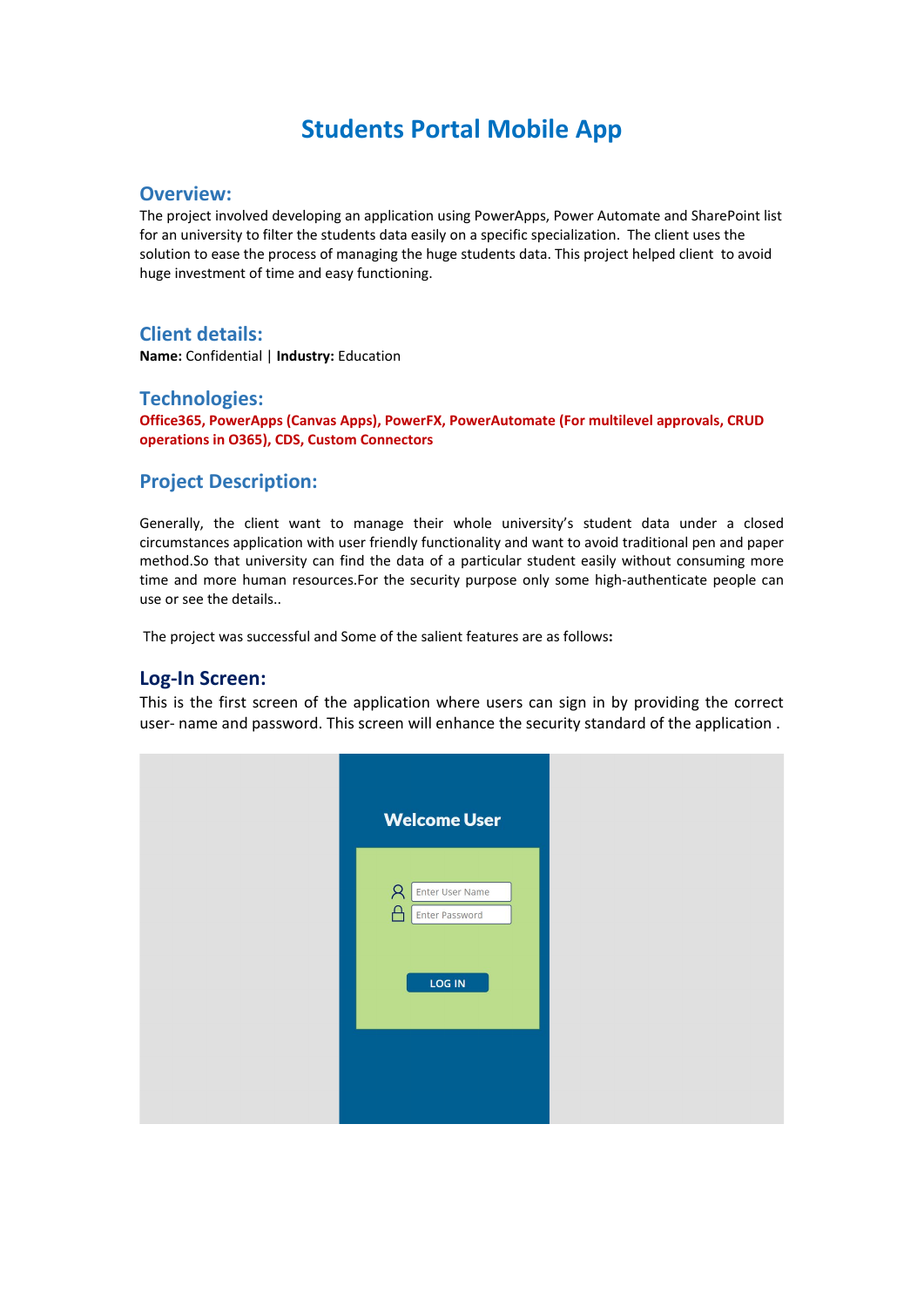# **User Interface Screen**

After successfully log-in into the application, user will navigate into this screen where user can find the students as per their region and also some other filter criteria.By clicking the religion button user will find the complete data of the respective students with respective region.

|                  | <b>Students Portal</b>                                  |  |
|------------------|---------------------------------------------------------|--|
|                  | East                                                    |  |
|                  | Name: Debasish Jena Class 4 Roll: 01                    |  |
|                  | Email: dj@gmail.com Percentage: 85%                     |  |
| Name: Suhsn Jena | Class 2 Roll: 56<br>Email: sj@gmail.com Percentage: 23% |  |
|                  | West                                                    |  |
|                  | South                                                   |  |
|                  |                                                         |  |
|                  | <b>North</b>                                            |  |
|                  |                                                         |  |
|                  |                                                         |  |
|                  |                                                         |  |
|                  |                                                         |  |

If user clicks on south region button:

| <b>Students Portal</b>                                                         |  |
|--------------------------------------------------------------------------------|--|
| East                                                                           |  |
| West                                                                           |  |
| <b>South</b>                                                                   |  |
| Name: Florina Gogoi Class 4 Roll: 03<br>Email: fg@gmail.com    Percentage: 89% |  |
| <b>North</b>                                                                   |  |
|                                                                                |  |
|                                                                                |  |
|                                                                                |  |
|                                                                                |  |